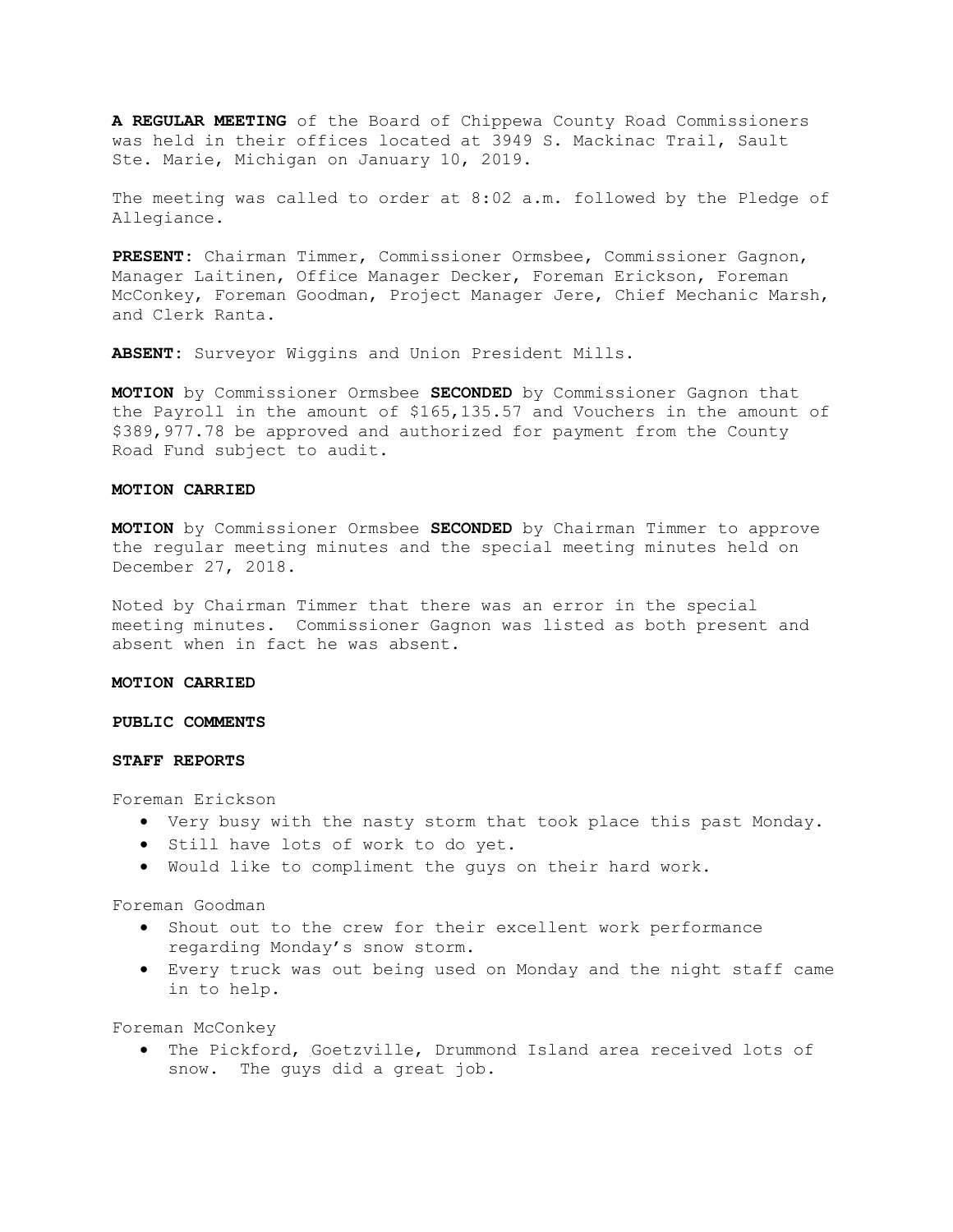- Only had a few minor issues with hoses on the vehicles during the storm.
- Still working on snow clean-up.

Brian Decker

- Working on new desktop computers for the front office staff and parts manager.
- Working on year end items.
- Noted an email from the State of Michigan in which 30 million dollars was distributed in error to the Road Commissions in Michigan and now will be recouped. The first take back is scheduled for February 2019. Discussion ensued.
- Bobbie is working on the fringe rate for 2019.

Project Manager Jere

- Working on the 2019 Lakeshore project.
- Continues to help work on completing past paperwork for previous State projects.
- Culvert replacements on Lakeshore Dr. were discussed. Discussion ensued.

Chief Mechanic Marsh

- Happy that there were no break-downs during the snow storm on Monday.
- Assisted Manager Laitinen with interviewing potential candidates for the Pickford Garage Mechanic position.
- Working on future purchasing decisions.

### MANAGERS REPORTS

- Commended the road crew on how they handled Monday's storm, especially in working well together, communicating and displaying camaraderie and humor in a long and challenging day.
- The Chippewa County Road Commission's Facebook page was a useful tool in communicating facts during and after the snowstorm.
- Pickford resident Nikki Cottle posted a very nice picture of our plow in a winter scene with a prayer for safety.
- A new engineer has accepted the available position and will begin February 18, 2019.
- Currently interviewing potential candidates for the Pickford garage mechanic position. The STANG group narrowed down the applicant pool and the top four candidates were interviewed. An offer has been made to one of the individuals. Advertising through STANG helped us reach a wider range of potential candidates then we would have reached through previous traditional methods.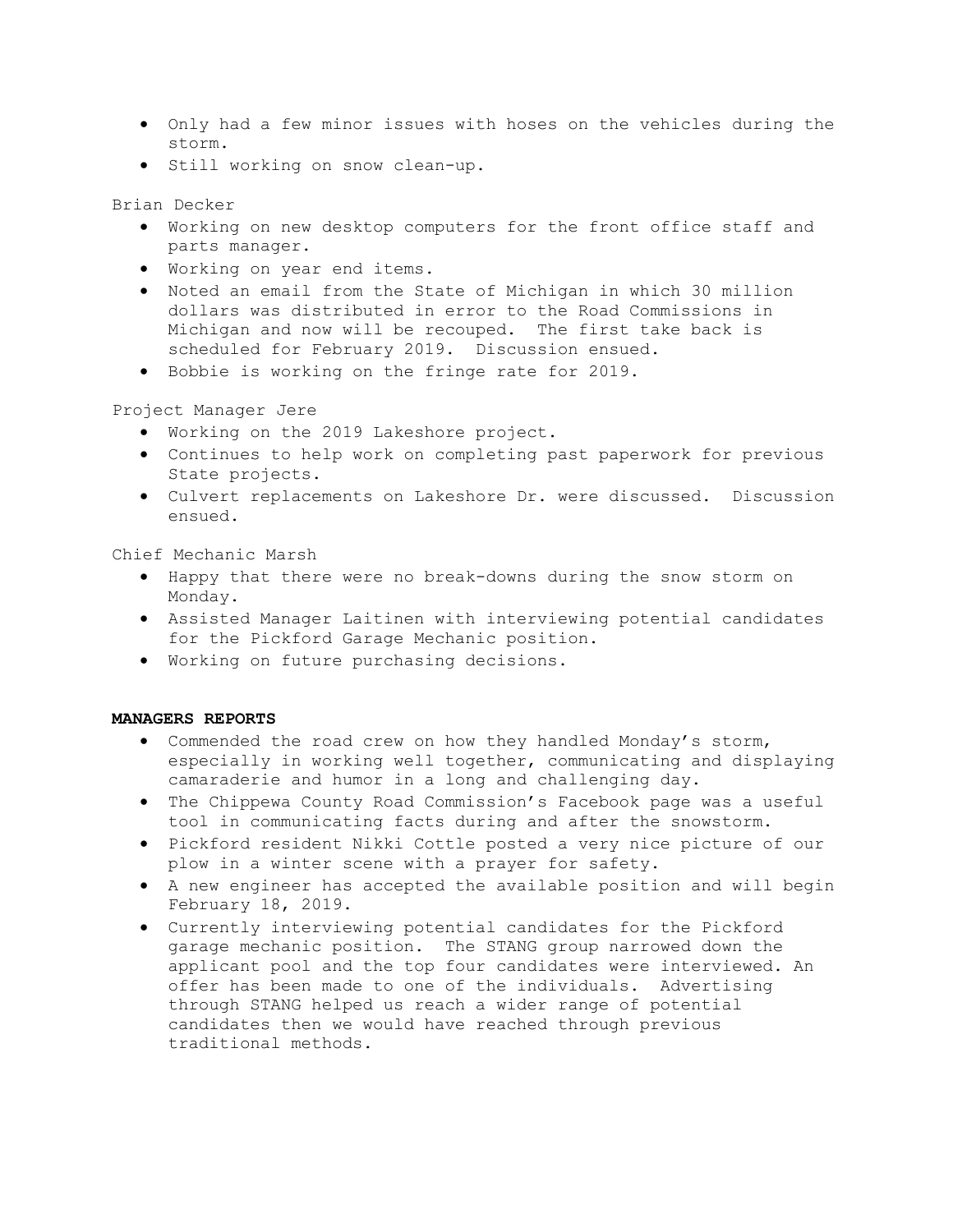- Met earlier in the week with the City Engineering Staff to discuss potential projects for 2021-2023 Small Urban Program.
- A public meeting discussing Small Urban Program will be held at the Chippewa County Road Commission office on February  $1^{7th}$ , 2019 at 10:00am.
- The Kinross Small Urban Meeting will meet at the same time.
- Submitting CRA IMPRESS Awards under the Collaboration category.
- Up-grades in the main office in the Sault were discussed.
- Bids are out for repairs to the Kinross Salt Shed. Siddock Group has been hired to oversee the work. Bid opening is at 1:00 P.M. on January 22, 2019, here at our office. A site visit will occur on January 15<sup>th</sup>. Discussion ensued.

### NEW BUSINESS

Chairman Timmer inquired if various grants such as the Rural Development grant for mitigation could be used for our up-coming projects. Discussion ensued as to various possibilities to harness monies in the forms of grants to be used for facilities and equipment as well as roads.

# OLD BUSINESS

 Chairman Timmer inquired if information was obtained to finish up the conveyance paperwork on Industrial Park Drive. Manager Laitinen responded that he is still waiting to receive the legal description of the lead-in from M-80 to the Industrial Road Plat.

#### COUNTY COMMISSIONERS'COMMENTS

## PUBLIC COMMENTS:

- Office Manager Decker addressed that one of Bobbie's skill sets is a grant writer. He hopes to utilize those skills in regards to future projects.
- Congratulations to Commissioner Ormsbee on his reappointment.
- Inquiry if there was a contingent plan in place if the round-about at 3 Mile and the I-75 Business Spur were to become blocked up. Discussion ensued as to potential bi-pass roads.

#### ROAD COMMISSIONERS COMMENTS:

- Commissioner Gagnon applauded the crews for a job well done.
- Chairman Timmer gave kudos to the crew in regards to Monday's storm. He also reminded everyone to stay safe.